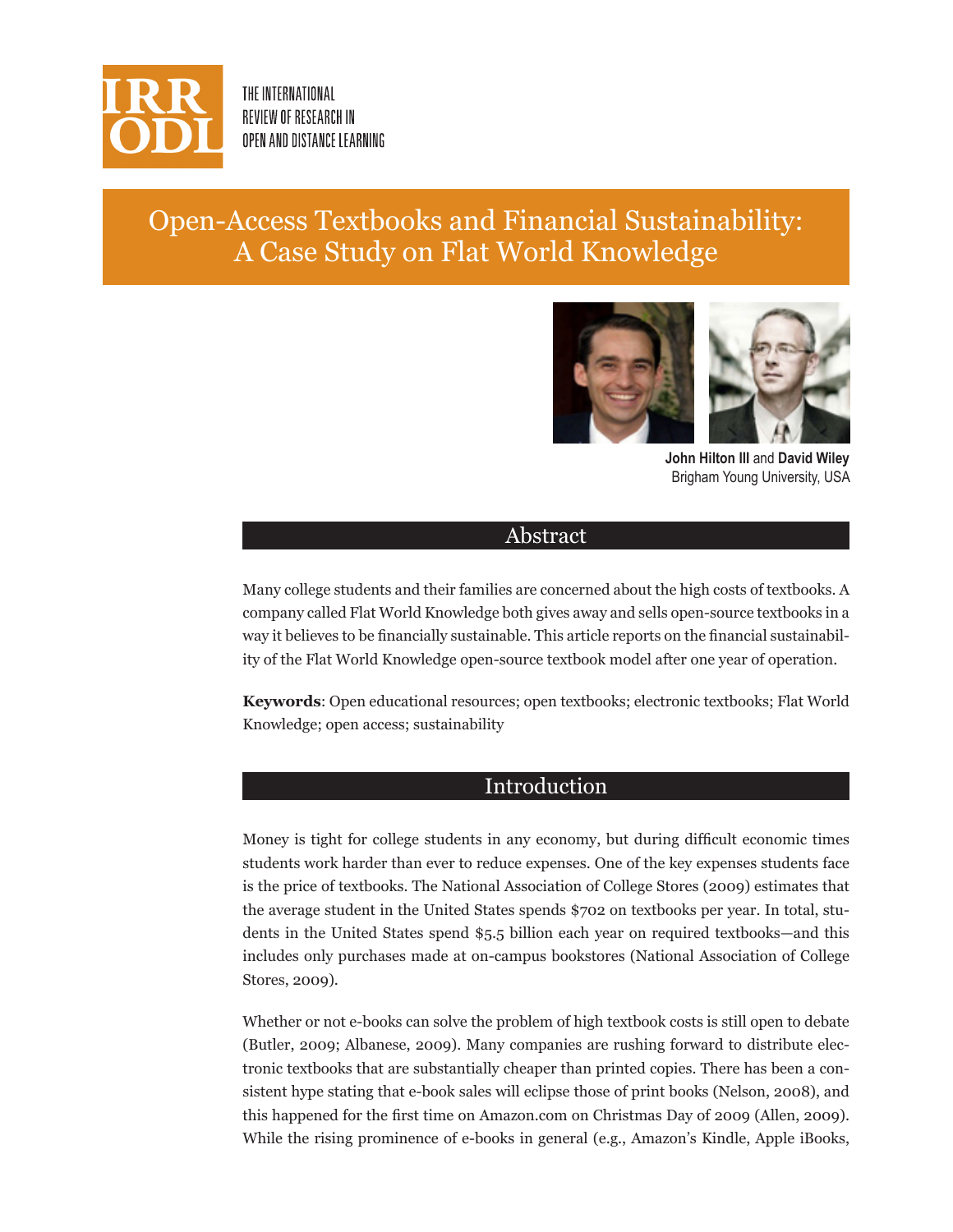and the Google Bookstore) may indicate a growing opportunity for electronic textbooks, ebooks are hampered by some disadvantages. For example, digital rights management technologies prevent some e-books from being downloaded or used on multiple computers, and it is difficult or impossible to resell an e-book (Foster, 2005).

From a student's perspective, the most attractive textbook would likely be a free one. Hilton and Wiley (2010) discuss a variety of organizations that make free digital textbooks available to college students. In some cases, government initiatives are sponsoring projects to make digital textbooks available to students for free or at a low cost. For example, the U.S. state of Washington has an initiative that would cap the cost of classroom materials at \$30.00 per class (Overland, 2011). The United States Department of Labor has also announced grants that could be used to fund open-textbook projects (Gonzalez, 2011).

In other cases, for-profit and non-profit organizations are working to make free digital textbooks available. Because these organizations provide their textbooks for free, their longterm financial sustainability is an issue. Hilton and Wiley (2010) provide background on some of these organizations. Multiple authors have presented information about the sustainability of open educational resources in general (Downes, 2007; Koohang & Harman, 2007; Wiley, 2006). The present study focuses on the financial sustainability of one forprofit company that produces free and openly licensed textbooks: Flat World Knowledge.

## Flat World Knowledge: Free and Open Textbooks

Established in 2007, Flat World Knowledge (FWK) is trying to build a sustainable business based on open textbooks (i.e., textbooks licensed with a Creative Commons license). According to the FWK model, an expert author writes a textbook and receives editorial and design support from FWK. The finished book is made available online for free access under a Creative Commons Attribution, Noncommercial, Share Alike license (BY-NC-SA, Creative Commons, n.d.). Alternate formats of the book (such as printed and audio versions) as well as supplemental materials are created and made available for purchase. Hilton and Wiley (2010) provide additional detail about the FWK model and outline a variety of ways that FWK believes its pro-openness stance is educationally beneficial, including allowing professors to remix textbook content more easily (and legally) and offering students a free digital option for their required textbooks.

Hilton and Wiley (2010) examined the results of FWK's alpha and beta tests. During alpha testing, a majority of surveyed faculty members and students expressed interest in the FWK open approach. For the beta test, FWK made six of their textbooks available to students in 27 different classes. In total, approximately 750 students enrolled in these classes. Each of these students had access to the free online version of the textbook and no purchase was required. Of these 750 students, 442 (59%) placed at least one order with FWK, with the average student spending \$28.20. Approximately 40% of students chose to purchase a print copy of the textbook even though the online version was available for free (printed books were sold from the same site where the free version was available).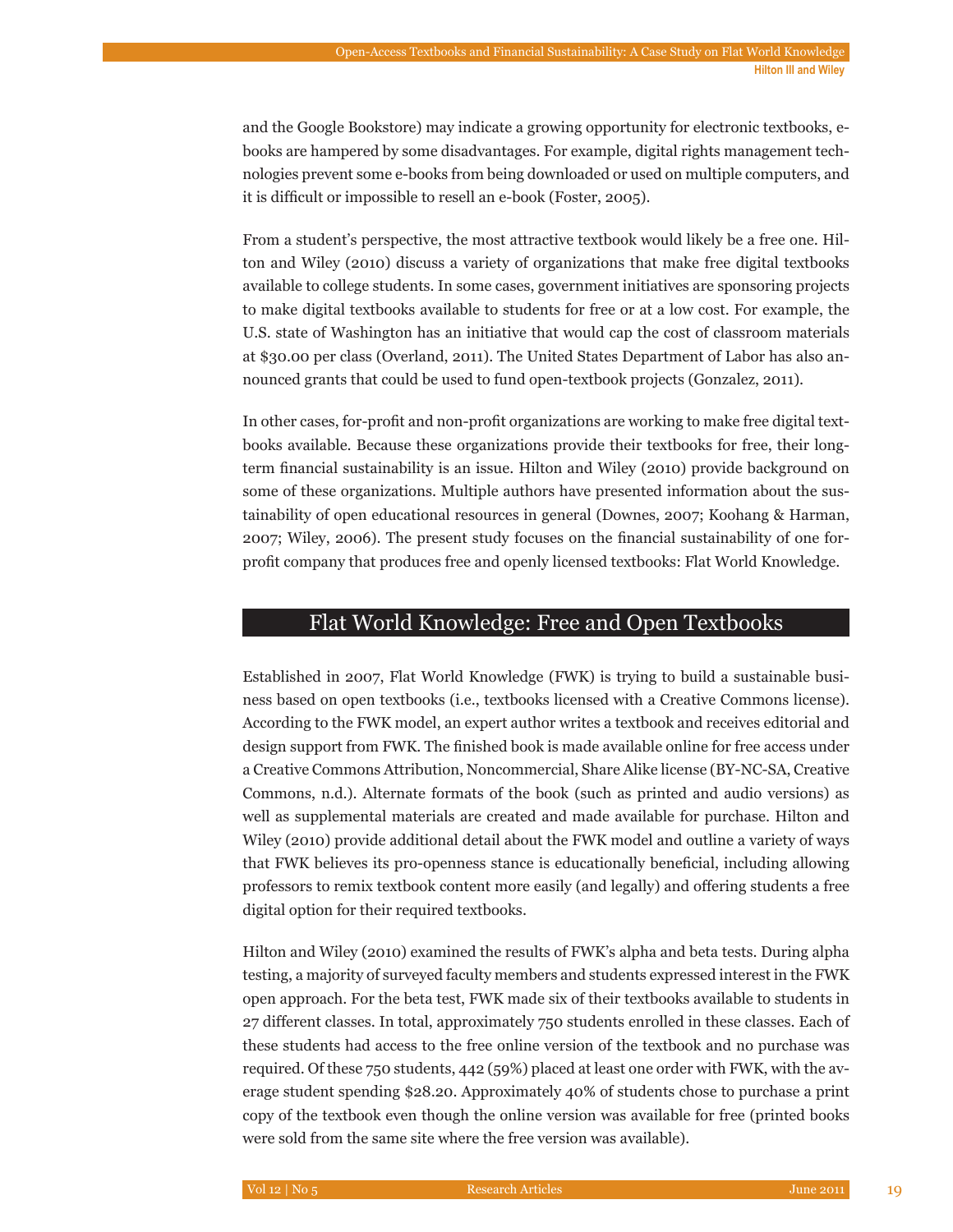## Examining Sustainability—One Year Later

Flat World Knowledge left beta status and began allowing public adoptions of their textbooks at the start of the 2009–2010 school year. What follows is data gathered by the authors from FWK's internal reporting and e-commerce systems. 57,690 students in 1,153 different classes used FWK textbooks during the first year the company was open to the public (10 textbooks were available at the time of this study). These classes occurred in three semesters: fall 2009, spring 2010, and summer 2010. Table 1 shows the number of classes participating and the number of students enrolled for each of these semesters.

#### Table 1

Number of Classes and Students using FWK Materials by Semester

|                    | Fall 2009 | Spring 2010 | Summer 2010 | Total  |
|--------------------|-----------|-------------|-------------|--------|
| Number of classes  | 417       | 486         | 250         | 1,153  |
| Number of students | 25,000    | 23,028      | 9,662       | 57,690 |

Students in these classes could access their textbook in a variety of ways. They could (1) buy a print copy of the book from their local university bookstore or from an online site such as Amazon.com; (2) buy a complete print, PDF, or audio version of the text directly from FWK; (3) buy specific chapters, but not the whole book, from FWK; or (4) access the textbook online for free.

## Revenue

A total of 16,461 print textbooks were purchased over the three semesters, generating \$479,259 of revenue. Of these print copies, 10,970 (67%) were purchased through a campus bookstore. In total, approximately 29% of students purchased a print copy of the textbook. In addition to these print textbook purchases, many students purchased digital products directly from FWK. Table 2 shows the number of additional products purchased as well as the revenue associated with these products.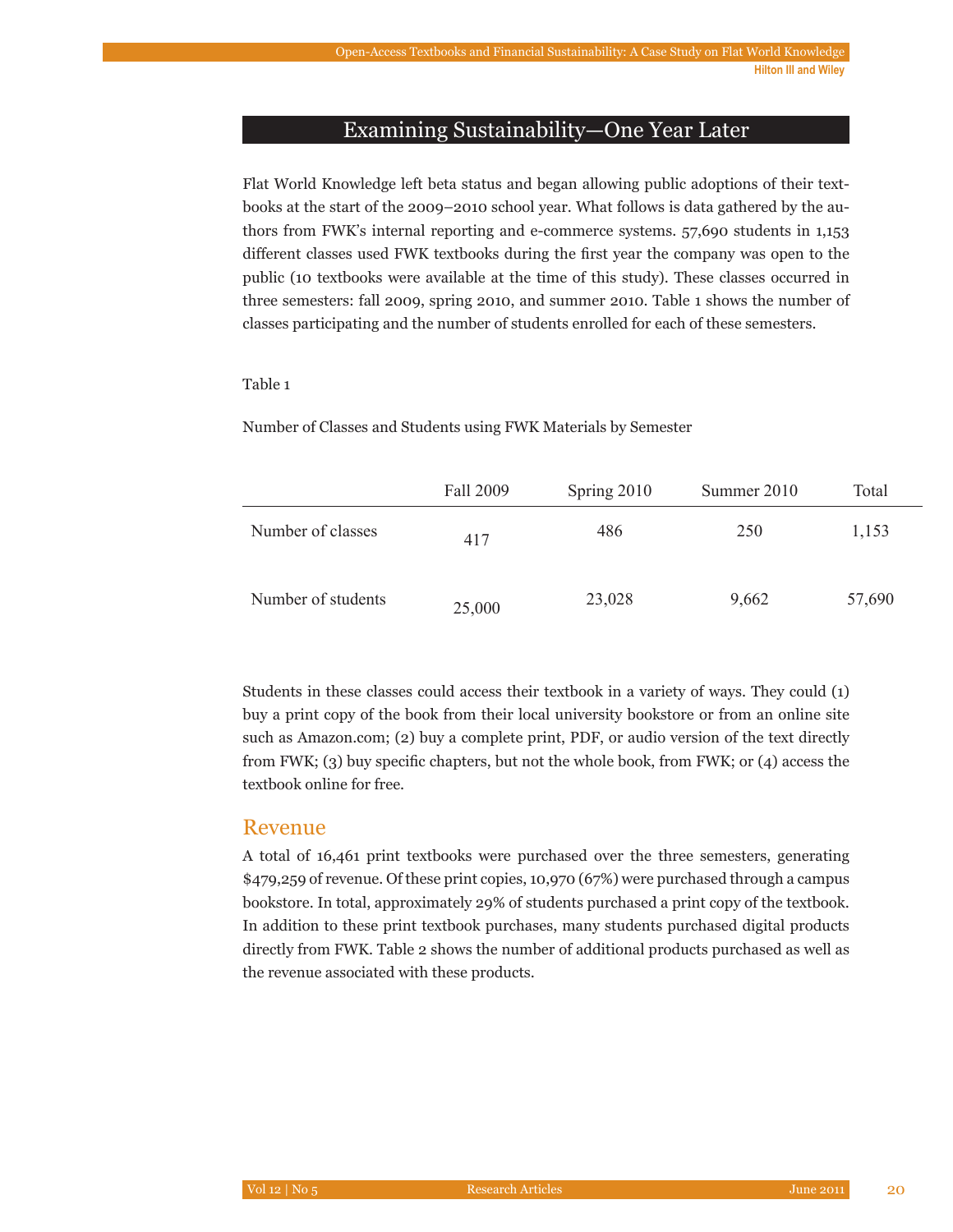#### Table 2

#### Digital Products Sold by FWK in the 2009–2010 School Year

| Product                               | Units sold | Total revenue<br>(USD) |  |
|---------------------------------------|------------|------------------------|--|
|                                       |            |                        |  |
| Audio book/chapter                    | 11,320     | 12,630                 |  |
| Audio glossary                        | 161        | 240                    |  |
| Audio study guide                     | 14,036     | 13,682                 |  |
| <b>EPUB</b> book                      | 6          | 150                    |  |
| Flash cards                           | 14,857     | 14,912                 |  |
| Flyx products (online<br>assessments) | 418        | 16,689                 |  |
| Online practice quiz                  | 14,014     | 13,608                 |  |
| Print-yourself chapters               | 40,690     | 56,671                 |  |
| Student print companion               | 67         | 84                     |  |
| <b>Total</b>                          | 181,563    | 128,666                |  |

65.7% of students taking a class that used FWK materials registered on the FWK website. Approximately one in four of the students who registered on the site made a purchase there. The average buyer made 1.3 purchases, with the average purchase totaling \$30.89. Because many of these purchases were collections of resources bundled together the number of total unit purchases (181,563) is much higher than the average number of purchases.

## **Costs**

FWK published its first 10 textbooks at an average cost of approximately \$150,000 per book. Since these first 10 books were published, the average cost of producing a book has decreased to \$120,000 per book due to increases in operational efficiencies. Broken down, those new costs are

authoring (writing) fees (average \$15,000, which is the upfront fee paid to authors and does not include royalties paid on book sales);

- peer reviewing (average \$20,000);
- design, illustrations, art (average \$15,000);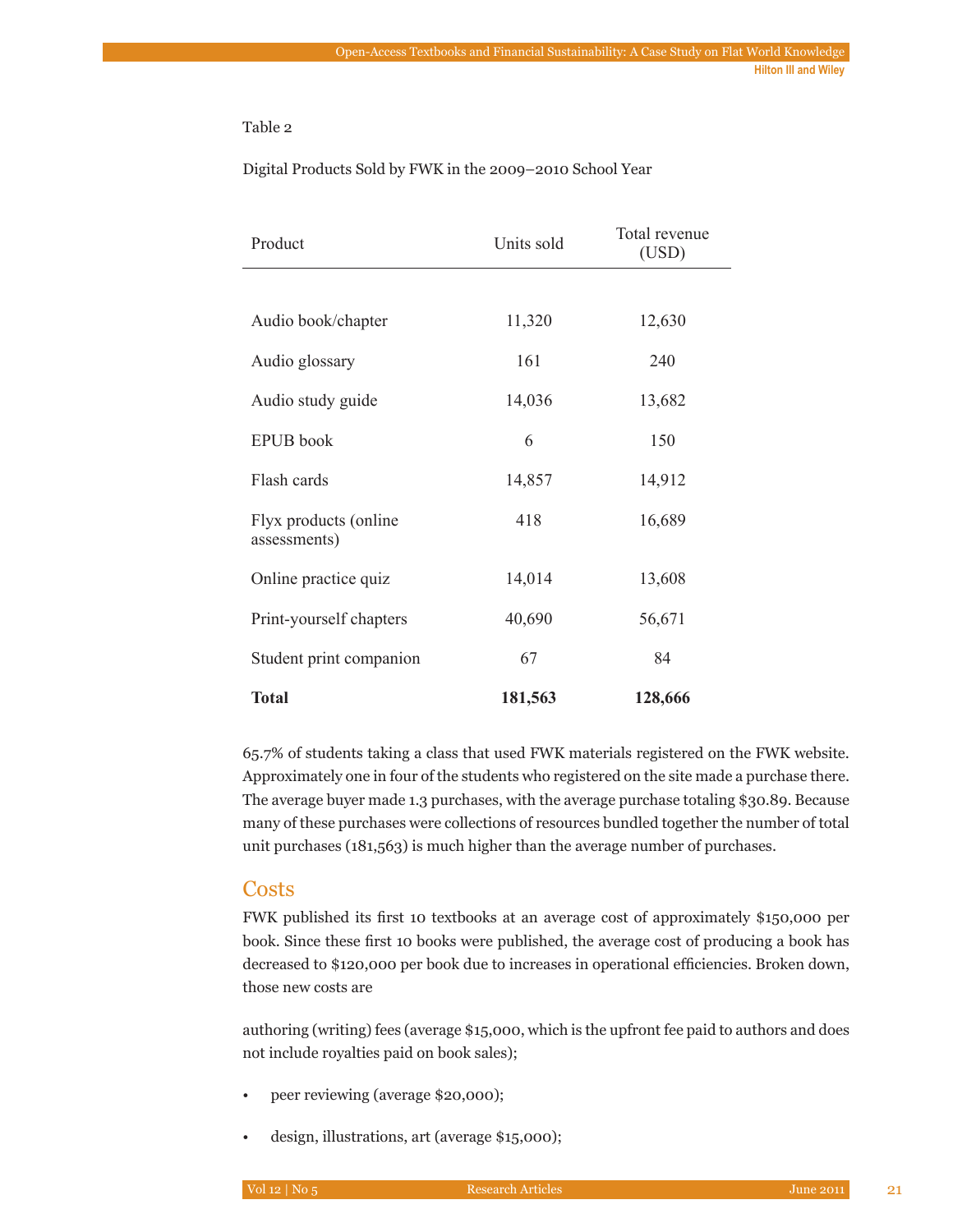- production (XML, proofing, QA, etc.) (average \$25,000);
- alternate versions (audio, handheld, etc.) (average \$15,000);
- instructor ancillaries (average \$15,000); and
- student ancillaries (average \$15,000).

In addition to the production costs of creating the textbooks, there are additional costs involved in getting faculty members to adopt them. For the academic year 2009–2010, FWK experimented with new sales and marketing programs to attract faculty to adopt their textbooks. The financial results of those programs did not appear to be sustainable. The cost to acquire one faculty member under this model was over \$2,500, and on average that faculty member's course delivered about \$225 in gross profit. Clearly, those marketing strategies needed further analysis.

For the academic year 2010–2011, Flat World Knowledge made greater use of their internal customer relationship management system, a new lead-generation technique, aggressive and creative public relations, and a Faculty Advocates program. This Faculty Advocates program includes faculty advisors organizing educational workshops on their campuses about the benefits of open textbooks. The results were significantly better. FWK reported that the average cost of faculty acquisition dropped to under \$900. And with improvements to the student commerce side of the business, gross profit per adoption climbed above \$300. In essence, it takes a faculty member using the textbook for three semesters in order to pay for the costs of acquiring that faculty member. The company hopes for full payback of a faculty acquisition in a single semester by the academic year 2011–2012.

Of the approximately 500 faculty adopters that Flat World Knowledge attracted in the summer and fall of 2009, only 9% were referred to the company via a colleague. Of the almost 1,200 faculty adopters for the summer and fall of 2010, 27% were referred to Flat World Knowledge by a colleague. This may indicate that faculty are having a good first experience with the company's products and business model and are proactively sharing their experiences with their colleagues. If so, it bodes well for continued efficiency in the cost of acquiring faculty customers and the company's long-term sustainability.

## Discussion

During the beta period, 59% of students made a purchase through Flat World Knowledge with the average purchase totaling \$28.20. Bookstores and other outlets did not sell FWK products during the beta period. During the first year of public operation, 16% of students made purchases directly from FWK with the average purchase totaling \$30.89. When bookstore purchases are taken into account, 34% of students purchased a FWK product. Although 39% of students purchased a printed book during the beta period, only 29% purchased a printed book during the first public year. This decrease in the overall percentage of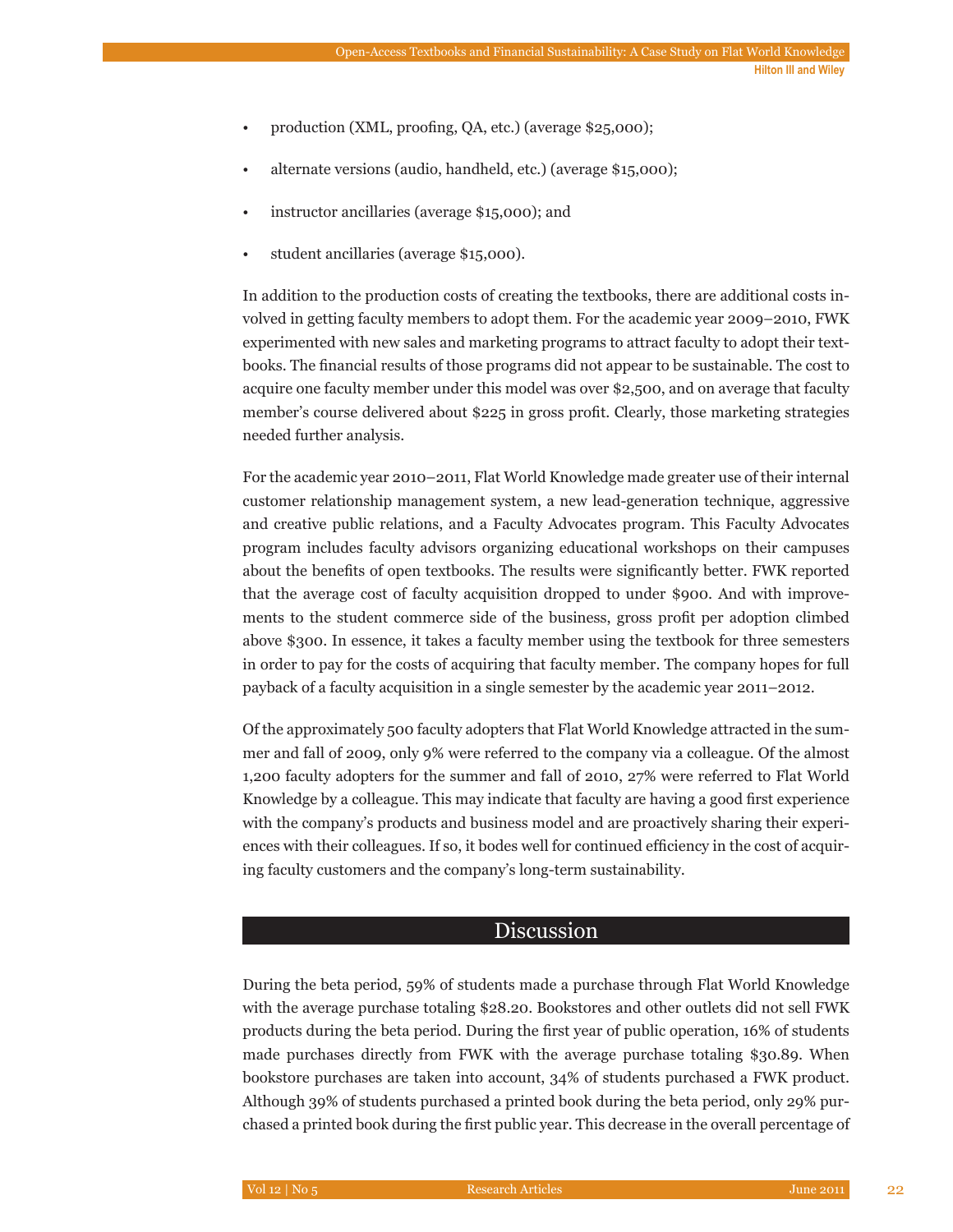students making a purchase may be problematic for FWK if the trend continues downward as the number of adoptions increases.

For the 2009–2010 school year, the average textbook was responsible for approximately \$48,000 in revenue. If the same number of textbooks were sold during each year, it would take approximately three years to recoup the costs of producing these initial books (\$150,000, as stated previously). Of course, these numbers do not include administrative, overhead, and other costs not related to the production of books.

We should note, however, that enrollment grew from 790 students in the private beta period to 57,690 students in the first year of normal operation. Should enrollment continue to increase, the amount of time required to recover the costs of book production and to become profitable will decrease.

## Conclusion

Many people in higher education have been looking at the possibility of using free and open textbooks (Baker, 2008; Baker, Thierstein, Fletcher, Kaur, & Emmons, 2009). Digital media drives down the marginal cost of additional copies of books, making it possible for many to access the resources at a potentially low cost. Currently, electronic texts represent less than 10% of existing textbook sales (Butler, 2009). Will this figure change soon? Nicholas and Lewis (2009) point out that although "every year is predicted to be the year that electronic textbooks take off," they haven't yet done so (p. 4). However, in a small-scale study of middle-class students, they did find that "if an e-textbook were just \$25 less than a print version, 75% of the students would select it" (p. 7). They further hypothesized that "at a school with a more diverse student population, such as a community college, cost is likely to be even more of a determining factor" (p. 7). Thus, if textbooks can be given away online for free, e-textbook adoption could really take off.

Although *free* may sound good to consumers, it can be very difficult to make money if you are giving away your product (Anderson, 2009). Michael Jensen of the National Academies Press recently reported that his organization (which makes all of its materials available for free) is facing declining sales (Hadro, 2010). Only a few years earlier, Jensen reported that giving digital books away had increased sales (Jensen, 2007). Thus, when dealing with free digital content, what worked today may not work tomorrow. As FWK moves forward with its specific model, it may encounter challenges if an increasing number of students become comfortable with the free version of its textbooks and choose not to purchase printed books or ancillary materials.

However, if FWK (or other organizations) can find sustainability while distributing free digital textbooks, the textbook market could be dramatically altered. Because it is so hard to compete with "free," textbook prices would likely come down and eventually become only a small part of the cost of higher education. The potential for the disruption of the textbook publishing industry, as well as the potential savings to students, is enormous if one or more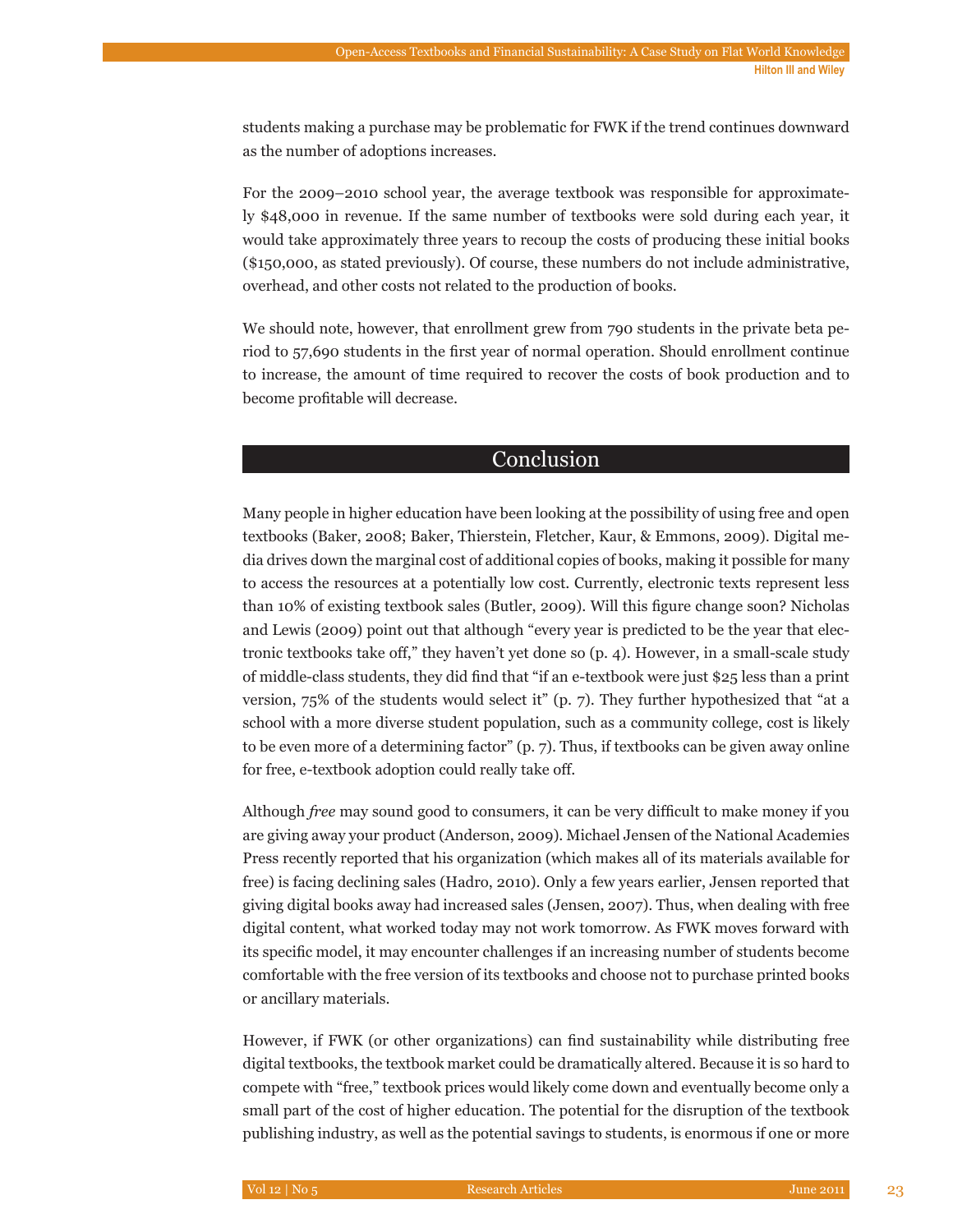organizations can create a sustainable business model. Whether this can be done remains to be seen.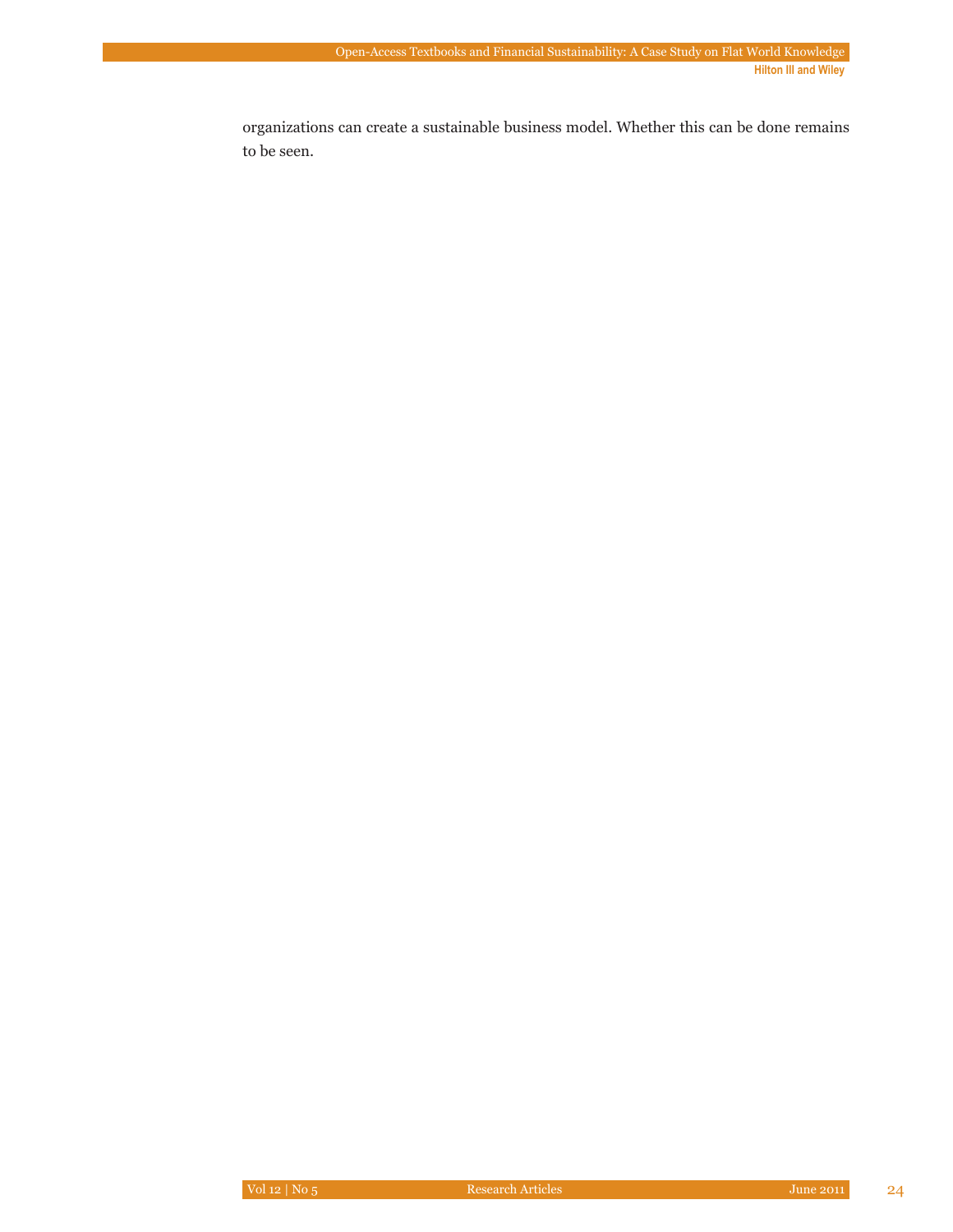## References

- Albanese, A. (2009, April 21). At London Book Fair, panel says two-year British etextbook study is myth-shattering. *Publishers Weekly.* Retrieved from http:// www.webcitation.org/5gMCLli4D
- Allen, K. (2009, December 28). Amazon e-book sales overtake print for first time. *The Guardian*. Retrieved from http://www.webcitation.org/5wCyS7E4r

Anderson, C. (2009). *Free: The future of a radical price*. New York: Hyperion.

- Baker, J. (2008). Culture of shared knowledge: Developing a strategy for low-cost textbook alternatives. *New England Journal of Higher Education, 21*(1), 30.
- Baker, J., Thierstein, J., Fletcher, K., Kaur, M., & Emmons, J. (2009). Open textbook proofof-concept via Connexions. *The International Review of Research in Open and Distance Learning, 10*(5).
- Butler, D. (2009, April 1). Technology: The textbook of the future. *Nature, 458*, 568–570.
- Creative Commons (n.d.). Attribution-NonCommercial-ShareAlike 3.0 United States. http://creativecommons.org/licenses/by-nc-sa/3.0/us/
- Downes, S. (2007). Models for sustainable open educational resources. Interdisciplinary *Journal of Knowledge & Learning Objects, 3*, 29–44. Retrieved from http://ijklo. org/Volume3/IJKLOv3p029-044Downes.pdf
- Flat World Knowledge (n.d.). Interview with Preston McAfee. Retrieved from http://www.flatworldknowledge.com/McAfee-Podcast
- Foster, A. (2005, August 9). Digital textbook pilot project begins this month in 10 college bookstores. *The Chronicle of Higher Education*. Retrieved from http://www. webcitation.org/5gMDFKCY5
- Gonzalez, J. (2011, January 20). 2-year colleges get details of \$2-billion grant program. *The Chronicle of Higher Education*. Retrieved from http://chronicle. com/article/2-Year-Colleges-Get-Details-of/126006/
- Hadro, J. (2010, January 21). At SPARC-ACRL forum, reality check on open access monographs. Retrieved from http://www.libraryjournal.com/lj/community/ academiclibraries/853514-419/at\_sparc-acrl\_forum\_reality\_check.html.csp
- Hilton, J., & Wiley, D. (2010). A sustainable future for open textbooks? The Flat World Knowledge story. *First Monday, 15*(8). Retrieved from http://www.uic.edu/htbin/